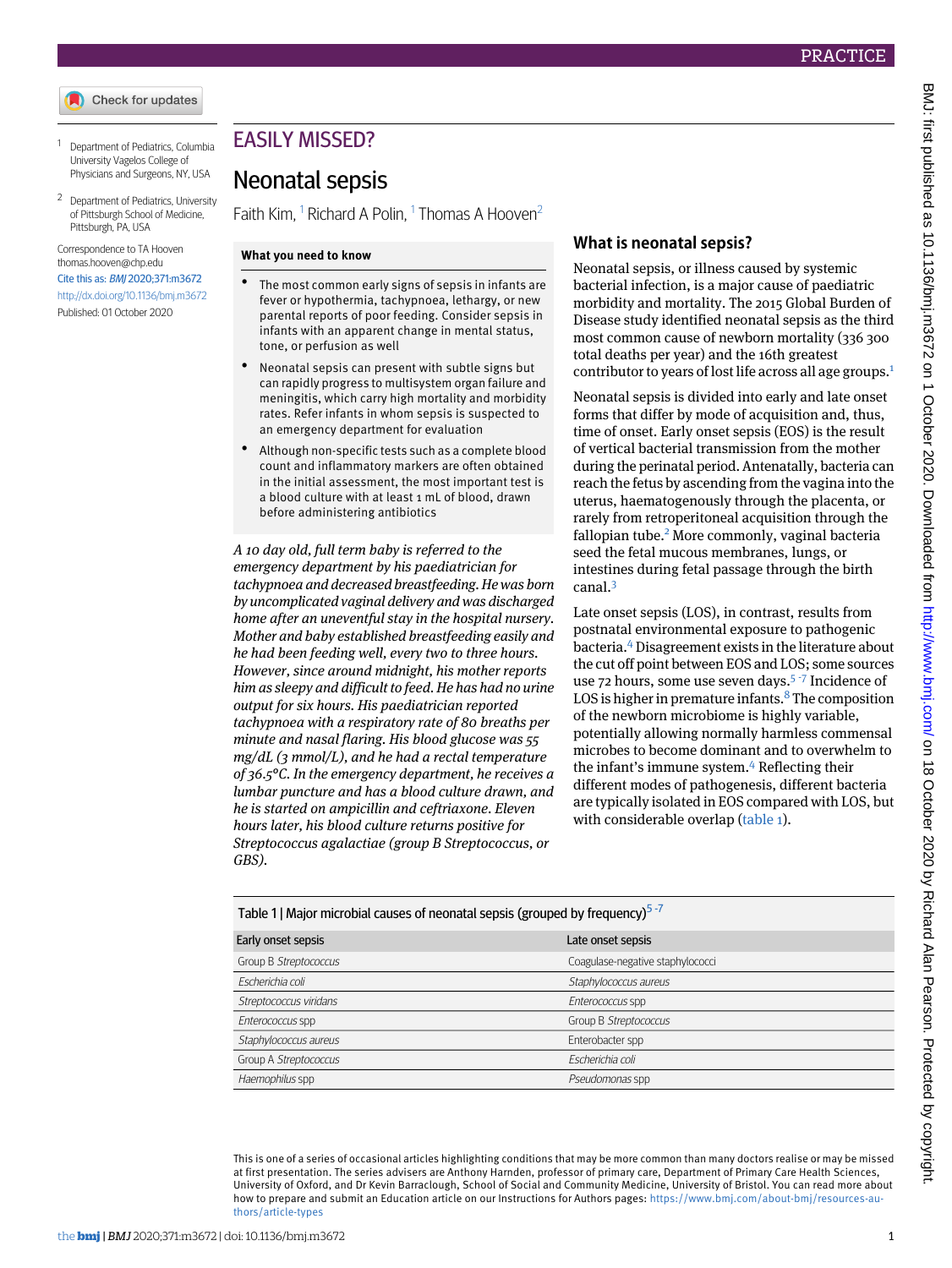Clinically, EOS and LOS present with the same constellation of features. In both, an early phase of mild and easily missed signs will—if left untreated—progress to severe illness with vital sign instability, central nervous system manifestations such as irritability, lethargy, or seizures, and, ultimately, multi-organ system dysfunction and failure. The time from disease onset to end stage manifestations can be swift—over several hours—or the infant may have simmering mild signs that last up to a day or more before becoming unstable.[3](#page-2-2)

## **Why is it missed?**

Neonatal sepsis is missed because the initial signs are variable and can be subtle to both parents and healthcare practitioners. Furthermore, while some risk factors can raise the likelihood of sepsis, such as maternal rectovaginal GBS colonisation, these correlations are weak. Insidious, sporadic onset is the norm, requiring a high degree of vigilance.

EOS in particular can mimic the normal postnatal transition to the extra-uterine environment, which caninvolve tachypnoea, accessory muscle use during respiration, and low blood glucose. Clinicians rely on serial observations and perinatal risk factors that are neither sensitive nor specific to identify potentially infected patients. In a study of 240 newborns with risk factors for sepsis, only two of the 12 patients with true-positive blood cultures presented with signs and symptoms of sepsis, while the remaining 10 were asymptomatic, highlighting the challenge of identifying infected neonates.<sup>[9](#page-3-4)</sup>

<span id="page-1-0"></span>Although 95% of EOS cases are diagnosed in the first 48 hours after birth, providers can still miss sepsis or, alternatively, overtreat with empiric antibiotics given wide practice variability.<sup>[10](#page-3-5)</sup> A survey was conducted at 81 sites to compare sepsis evaluation and management practices towards term infants who appeared well and were born to mothers with suspected chorioamnionitis. In this survey, clinical practices varied widely: the same infant may receive no evaluation,

a limited laboratory evaluation, or require admission to the neonatal intensive care unit for intravenous antibiotics, depending on the delivery hospital.<sup>[11](#page-3-6)</sup> Only 60% of the sites surveyed used national guidelines, while others used locally derived guidelines.

## **Why does this matter?**

Neonatal sepsis results in high rates of morbidity and mortality. Families whose infants die or experience long term complications of missed infections report enormous grief and regret.<sup>[12](#page-3-7)</sup> The neonatal sepsis case fatality rate is 2% in term infants, 20% in premature infants, and 30% in those with concomitant meningitis.<sup>[13](#page-3-8) [-](#page-3-9)[16](#page-3-10)</sup> In a US based surveillance study of infants with GBS sepsis, 7% of infants with EOS had confirmed meningitis, while 27% of infants with LOS developed meningitis.[17](#page-3-11) Regardless of central nervous system infection, neonatal sepsis is associated with multiple forms of developmental delay among survivors.<sup>[18](#page-3-12)</sup>

## **How is it diagnosed?**

## Clinical features

The signs of neonatal sepsis are variable; therefore any infant with abnormal vital signs, abrupt decline in feeding, apparent change in mental status, tone, or perfusion warrants investigation for sepsis. The most commonly encountered early signs are fever, tachypnoea, lethargy, and poor feeding.<sup>[19](#page-3-13)</sup> However, both a hypothermic baby with a low respiratory rate and an inconsolable, tachycardic newborn brought to the emergency department because he won't take a bottle warrant consideration of sepsis. Respiratory distress in infants may present as grunting, nasal flaring, accessory muscle use, and/or paradoxical breathing. [Table 2](#page-1-0) lists the most common presenting signs of neonatal sepsis, which are are evident in both EOS and LOS. Most perinatally infected infants develop signs of EOS within six hours of birth<sup>[20](#page-3-14) [21](#page-3-15)</sup>; LOS can occur at any time in the first three months.<sup>[6](#page-3-1)</sup>

| Table 2   Neonatal sepsis: major presenting clinical findings <sup>9101519</sup> |                                                                                                                                                                                                 |
|----------------------------------------------------------------------------------|-------------------------------------------------------------------------------------------------------------------------------------------------------------------------------------------------|
| Category                                                                         | <b>Signs</b>                                                                                                                                                                                    |
| Respiratory                                                                      | Respiratory distress (tachypnoea, nasal flaring, grunting, retractions), hypoxaemia requiring<br>supplemental oxygen                                                                            |
| Cardiac                                                                          | Tachycardia, hypotension, delayed capillary refill, diminished pulses                                                                                                                           |
| Gastrointestinal                                                                 | Decreased feeding (refusal of bottle, poor latch after established breastfeeding, excessively long<br>feeding times, fussiness or lack of alertness with feeds), vomiting, abdominal distension |
| Neurological                                                                     | Irritability, high pitched cry, hypotonia or hypertonia, seizures, apnoea, lethargy or encephalopathy,<br>bulging fontanelle, temperature instability                                           |
| Renal                                                                            | Oliguria                                                                                                                                                                                        |
| Haematological                                                                   | Jaundice in the absence of other known risk factors for hyperbilirubinaemia, petechiae or bleeding<br>suggestive of coagulopathy                                                                |
| Dermatological                                                                   | New onset rash, vesicles, erythema or swelling around joints, mottled skin                                                                                                                      |

## Investigations

Infants presenting with any of the signs in [table 2](#page-1-0) should be considered possibly septic, barring other explanatory diagnoses (such as an injury leading to tachycardia). Neonatal sepsis is a medical emergency, requiring prompt administration of intravenous antibiotics and supportive care in a hospital setting.

The cornerstone of the sepsis investigation is a blood culture drawn after a sterilising skin preparation, to be obtained before administering antibiotics. Modern, automated blood culture detection systems are 100% accurate as long as there are at least 1-2 viable bacterial colony forming units (CFU) in the sample and a sufficient volume of blood is drawn.<sup>[22](#page-3-16)</sup> Up to 25% of infected infants have low concentration bacteraemia with less than 4 CFU/mL of blood, however,<sup>[23](#page-3-17)</sup> and blood culture volumes of at least 1 mL maximise the probability of growth in cases where the bloodstream bacterial burden is low.<sup>[22](#page-3-16)</sup>

Diagnostic tests other than blood culture have poor positive predictive value and are not helpful in deciding which newborns require antibiotic treatment, but can expand the clinical picture. A complete blood count is also recommended, in particular for the leucocyte and platelet counts, as well as the leucocyte differential. The leucocyte count has a better predictive value if low  $\langle$ 5000/ $\mu$ L)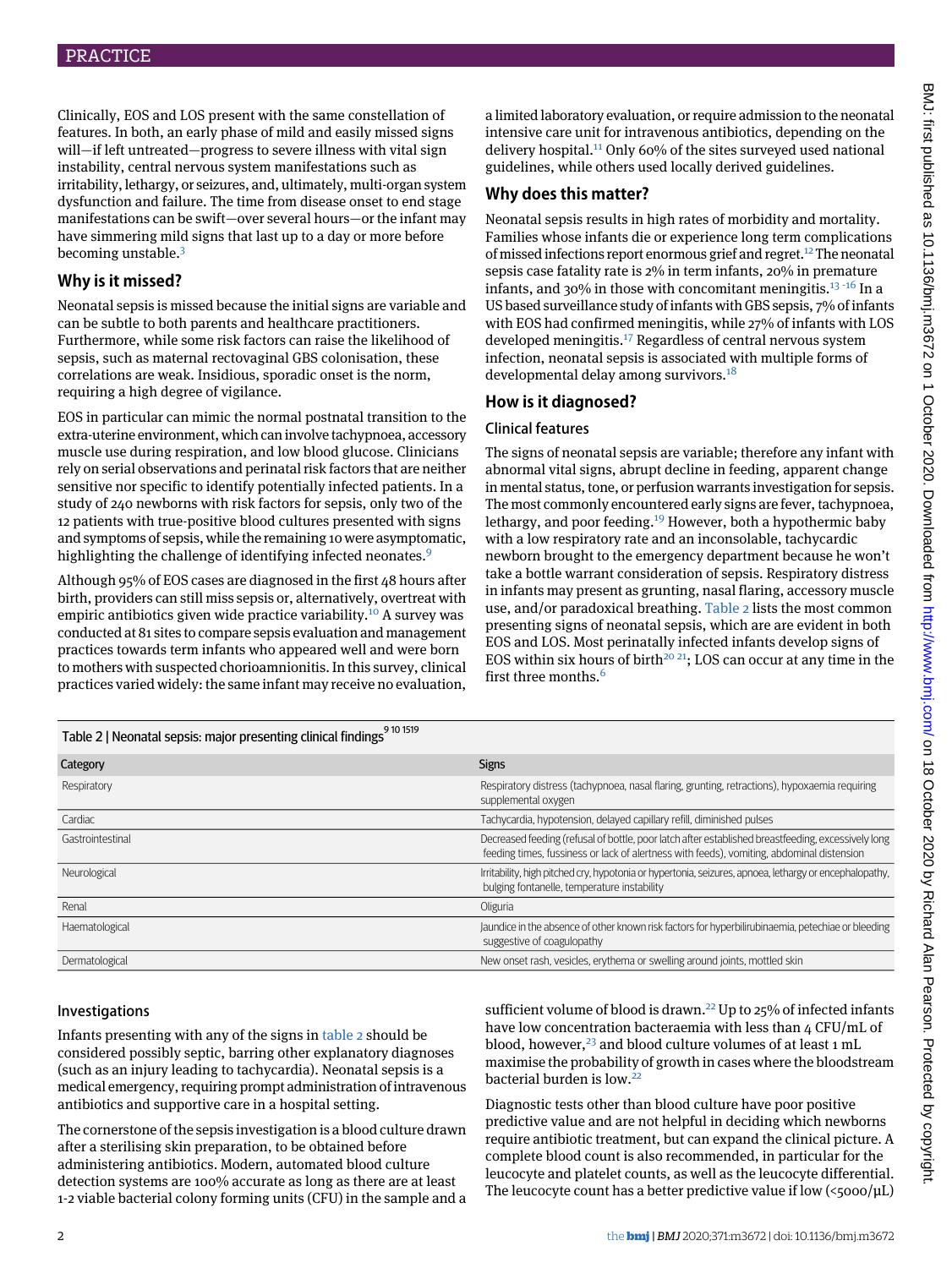or high (>40 000/μL), but a normal leucocyte count should not reassure against infection.[19](#page-3-13) Thrombocytopaenia is a frequent finding in neonatal sepsis, but is non-specific. A normal platelet count does not rule out the diagnosis. An immature-to-total (I:T) neutrophil ratio has greater sensitivity compared with the absolute neutrophil or band count. However, the I:T ratio may be elevated in 25%-50% of uninfected infants.<sup>[19](#page-3-13)</sup>

Inflammatory markers are also non-specific but can be drawn at the time of the blood culture to set a baseline value to trend over time. C reactive protein (CRP) is an acute-phase reactant that peaks within 24-48 hours of infection onset. The negative predictive value of two normal CRP values (the first 8-24 hours after birth and the second 24 hours later) is 99.7%; however, an elevated value in the setting of a newborn who appears well with no other risk factors has low specificity for infection and should not automatically warrant antibiotic treatment.<sup>[19](#page-3-13) [24](#page-3-18)</sup> Procalcitonin is another acute phase reactant that reaches its peak values earlier than CRP, around 6-12 hours after infection onset.<sup>[25](#page-3-19)</sup> Although it has a slightly greater sensitivity than CRP for sepsis, it is less specific, since a physiological rise in procalcitonin occurs in both term and preterm infants during the first few days of life. $25$ 

A lumbar puncture is indicated if: 1) the blood culture is positive; 2) the clinical course or laboratory data strongly suggest bacterial sepsis; 3) the infant does not improve with appropriate antimicrobial therapy; or 4) when there are clinical signs referable to the central nervous system such as lethargy, irritability (eg, inconsolable crying), fever, or seizure. If respiratory symptoms are present, a chest radiograph can help detect pneumonia, but infectious radiographic findings can be difficult to distinguish from those of respiratory distress syndrome or transient tachypnoea of the newborn. In the absence of a suspected congenital urogenital abnormality, urine cultures are rarely positive in infants with EOS. Thus urine cultures are not routinely obtained in a standard evaluation for EOS but may be considered when evaluating an infant for LOS.

#### **How is it managed?**

The mainstay of treatment for neonatal sepsis is broad spectrum intravenous antibiotics that are narrowed once the pathogen and its antibiotic sensitivity are characterised. Common initial empiric antibiotic combinations are ampicillin plus gentamicin to cover common causes of EOS, or vancomycin plus an aminoglycoside or third generation cephalosporin to cover common causes of LOS; specific regimens vary with local bacterial prevalence and antibiotic resistance patterns. Duration of treatment varies depending on the microbe identified as well as evidence of any underlying infection. Treatment for uncomplicated bacteraemia ranges from seven to 10 days.[19](#page-3-13) [26](#page-3-20) Supportive care is essential, and might include intravenous fluids and nutrition, pressor medications, phototherapy if hyperbilirubinaemia co-occurs with sepsis, non-invasive or invasive respiratory support, and/or systemic steroids to support blood pressure.

#### **Patient perspective**

A patient whom we cared for in our neonatal intensive care unit in New York City grew GBS from his blood culture, had a negative lumbar puncture, and was treated with penicillin G for 10 days. He is now almost six months old and thriving. His parents both remember how unexpected and alarming it was to be told that their newborn had sepsis.

The patient's mother recalls that it was extremely difficult—especially in the setting of postpartum fatigue and while adjusting to being a first time parent—to discern that her newborn was showing signs of illness. She emphasised that his grunting sounds, which were the first manifestation

of infection, could have easily been mistaken for normal newborn noises. She credits her mother and mother-in-law with realising that something was not right and insisting that her son be evaluated.

"I knew nothing about GBS before this happened," she said. "There is a lack of education on this, especially regarding things to look out for. I felt really lucky that my mom and mother-in-law noticed and that the hospital staff reacted right away." The patient's father remembers disbelief as he learned that his son had a serious bacterial infection. He said, "I just kept thinking, 'How is this happening? How was this not stopped?'" He said that reading this review helped ease his concerns by illustrating that, despite extensive public health measures, sporadic neonatal sepsis remains a problem that can only be countered through vigilant attention to early newborn signs of distress. Both parents expressed tremendous relief that there were no serious consequences of the illness, and, during our telephone conversation, our former patient could be heard in the background, cooing contentedly.

#### **Education into practice**

- Based on reading this article, what neonatal history or physical examination findings will prompt you to consider sepsis?
- How will you counsel parents regarding signs of neonatal sepsis that would require immediate evaluation by a provider?

#### **How patients were involved in the creation of this article**

We interviewed the parents of an infant in our unit who inspired this written piece. They stated their concerns and questions regarding neonatal sepsis and the subtleties behind a diagnosis that can carry significant clinical implications. They were grateful for the vigilance of their family members and our medical staff for establishing the diagnosis quickly and treating it effectively with no untoward consequences to their son. This set the framework for the content of this paper, emphasising how neonatal sepsis can be easily missed and what signs should alert care providers to the possibility of sepsis in future cases.

#### **How this article was created**

This article was inspired by a neonate in the nursery who developed subtle respiratory symptoms and was ultimately diagnosed with bacterial sepsis. We reviewed the epidemiology, presentation, and management of sepsis by searching "early-onset neonatal sepsis" and "late-onset neonatal sepsis" in PubMed. We reviewed guidelines by the National Institute for Health and Care Excellence and the American Academy of Pediatrics' Committee on Fetus and Newborn and Committee on Infectious Diseases.

**Competing interests statement:**We have read and understood the BMJ Group policy on declaration of interests and declare the following interests: none.

<span id="page-2-0"></span>Contributors: FK, TAH, and RAP contributed equally to conceiving of, researching, writing, and revising this manuscript.

<span id="page-2-1"></span>Provenance and peer review: commissioned; externally peer reviewed.

<span id="page-2-2"></span>Patient consent: The case in this article is real and written consent has been obtained.

- <span id="page-2-3"></span>1 Wang H, Naghavi M, Allen C, etal. Global, regional, and national life expectancy, all-cause mortality, and cause-specific mortality for 249 causes of death, 1980-2015: a systematic analysis for the Global Burden of Disease Study 2015. Lancet 2016;388:1459-544doi: 10.1016/S0140-6736(16)31012-1.
- 2 Kim CJ, Romero R, Chaemsaithong P, Chaiyasit N, Yoon BH, Kim YM. Acute chorioamnionitis and funisitis: definition, pathologic features, and clinical significance. Am J Obstet Gynecol 2015;213:29-52doi: 10.1016/j.ajog.2015.08.040.
- Simonsen KA, Anderson-Berry AL, Delair SF, Davies HD. Early-onset neonatal sepsis. Clin Microbiol Rev 2014;27:21-47doi: 10.1128/CMR.00031-13.
- Carl MA, Ndao IM, Springman AC, etal. Sepsis from the gut: the enteric habitat of bacteria that cause late-onset neonatal bloodstream infections. Clin Infect Dis 2014;58:1211-8doi: 10.1093/cid/ciu084.